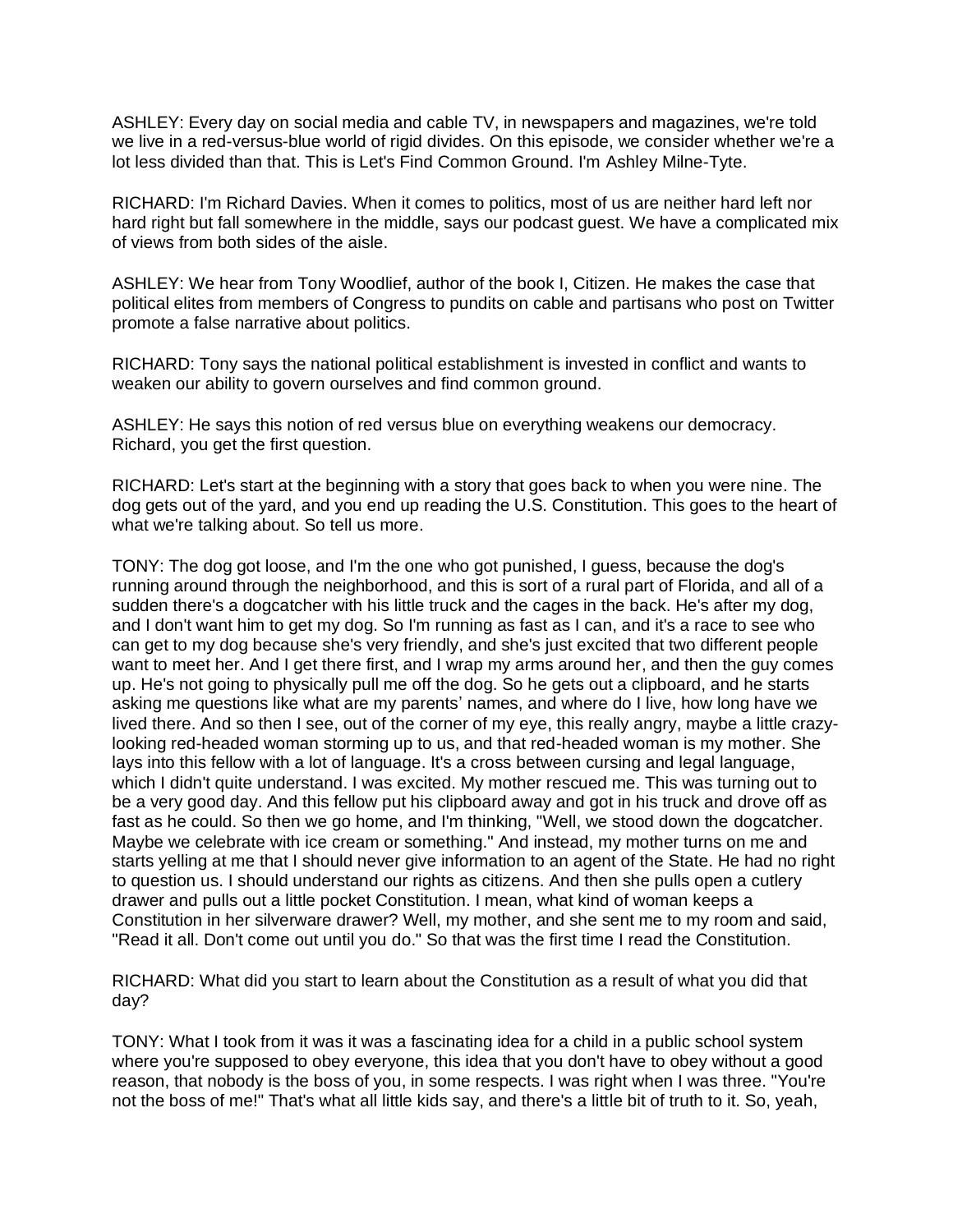much later, you have to think about your obligation to others in your community that are sort of the counterweight to your rights, but it was eye-opening in that regard, this notion that the government, that people in authority can't just do whatever they want.

ASHLEY: You write that, "The truth is, no matter what ideologues and talking heads claim, Americans are still bound by shared values." We want good schools for our kids. We want safe neighborhoods, steady work, basic freedoms, to be who we are, say what we like. Does this give you hope?

TONY: It does, and I try to strike that tone in the book, where I'm a political scientist by training, so I go through a lot of reliable public opinion data. Most survey data is profoundly unreliable. In fact, my one regret in the book is I wasn't meaner to pollsters in the book. But there is some reliable data out there, and I just go through it and show that, look, on almost all issues, most Americans are center right but not that far right. But they cluster towards the middle. They're not in profound disagreement, most of them. So that's the encouraging thing, but the percentage of people who are becoming -- I call them the partisan foot soldiers, the ones who are animated by party and who essentially will adjust their beliefs and convictions based on what the party leaders tell them to believe. That percentage is growing, which is troubling, because the people who lead those two tribes, all of their interest is in division. They want people to be divided. So it's encouraging that we're not that divided but frightening that we're becoming more divided.

RICHARD: Tony, you say the country is generally center right. Where do you stand politically? Does that describe your politics?

TONY: It depends on the issue. I didn't come up with this. There's actually a doctor at Johns Hopkins, Marty Makary, who talks about the alt-middle. These are the folks who... it's not that they're just right down the center. They want somewhere between left and right in terms of tax policy and everything, but they want a piece from each side. They want a synergy of those pieces. So you get a mix of great compassion for the downtrodden with very, very little patience for foolishness or bad behavior. So, for me, I am a democrat with a small D. I'm registered Independent. For me, the most important thing is to get authority into communities because then people have to figure out how to get along as neighbors. So I don't know where that is in terms of a political tribe. I just believe as much authority as possible should be in communities. You should make the rules as closely as possible to the people who have to live under those rules. My friends on the left, my sympathetic friends on the right, that's my message to both of them, is if you believe in democracy and if you believe in the founding, well, this is it. Most authority was in communities. That's what the founders intended. That's what Localists and Progressives, New Progressives say they want. So it depends on what cocktail party I'm at. I can get along with both sides.

ASHLEY: You say that political elites including journalists like us, pundits, politicians, they make us think that we're more divided than we truly are. What are they telling us about ourselves and America that's wrong?

TONY: Well, there's a narrative, and there's some great work on this by political scientists. They look at media coverage, and they've shown over the past 10, 12 years, you've had this -- you can call it a polarization beat, which is... the narrative is red America versus blue America, deeply divided, can't stand each other, don't want to live near each other, don't want their kids to marry each other. All those claims are based on very poor readings of very poorly done surveys. But once that narrative took hold, if you're a Washington Post writer, and it's a political season,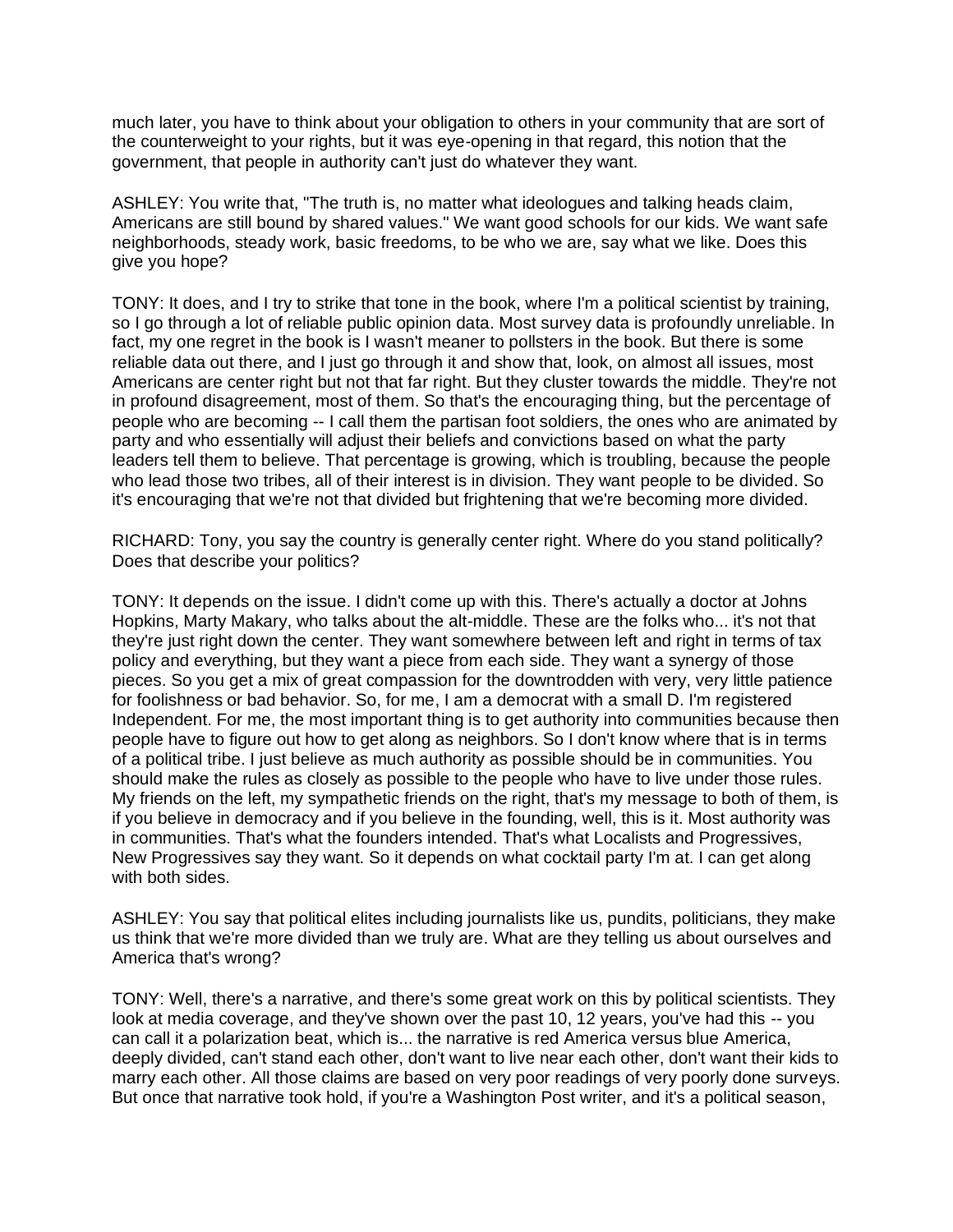and you need to write something about polarization, well, you can't go to your editor and say, "Hey, I looked into it, and it turns out most people don't even care about politics that much. They don't even talk about politics that much." That's not the story. So you find your man in the street, and there's some interesting studies that show, unsurprisingly, the man in the street on almost any topic is chosen because he or she has a pretty divergent view. It makes it interesting. So there's a lot of incentive to continue with this story of polarization, and it doesn't help that people in my own profession perpetuate it and otherwise reliable polling entities. Pew Research Center is notorious for this. If you want to see article after article claiming that Americans are deeply divided, red versus blue, you go to Pew Research Center. And all they really discovered is that the parties sorted meaning that, in the past, if you were Pro-Choice, you could still have reasons to vote Republican. If you were pro-gun, you could have a lot of reasons to vote Democrat back in the '80s, even the '90s. But the parties sorted so completely on all issues that people who tend to be a little conservative inevitably went over to the Republicans, and people who tend to be even a little bit liberal went to the Democrats.

RICHARD: So the parties have sorted, and as a result, we've sorted in terms of our voting preferences perhaps, but our fundamental views, you are saying, have not altered that much.

TONY: That's right, and so the rub is because the people who determine the slate of choices for both major parties in the U.S., they are the most extreme on Left and Right. These people are very far Right and Left, temperamentally, as well. They're the ones who decide the issue positions of the party. Then you've got most Americans, who are more in the middle, and most Americans don't want to choose between an uncompassionate wall coupled with throwing people who've lived in America their entire lives out of the country because they don't have the right paperwork... They don't like that as a choice. They also don't like a completely unmanned border with greater COVID testing for citizens than for non-citizens. But those are the two choices they're given by their parties, and we see that all the way down the list of issues, that most Americans would choose some from each party, but they don't get that choice. They get an extreme this way or an extreme that way, and most of them just hold their noses on election day and choose the lesser of two evils.

ASHLEY: You alluded to pollsters briefly a couple of minutes ago, but could you talk a little bit about how you feel, what their role is in this cleaving apart?

TONY: The biggest problem with surveys today is something called nonresponse bias. Very simply, simply understood, it's this. Most normal people do not pick up their cell phone when they don't recognize the phone number, and they sure don't, if they accidentally click on it to answer, they don't want to take a survey from a robot. So the data you get from those kinds of surveys, these are not normal. It doesn't mean they're bad people, but they're not the average person because the average person's too busy, too uninterested to take a survey from a robot about politics. So you end up with answers from people who care so much about politics that they're willing to answer the phone when they don't know who's calling and then sit through a survey because it's about politics and they have some strong views.

RICHARD: Abortion is a very hot topic right now with the Supreme Court ruling coming up, and opinion polls are fascinating on this when you dig deep, and that is the views of American people on abortion actually haven't changed that much in the last 25, 30 years. Most people have a nuanced view. They're not in favor of either unrestricted abortion rights or an absolute prohibition. The great majority of American people land somewhere in the middle, which kind of illustrates your point because it doesn't tell a very good story, and yet the narrative in the media,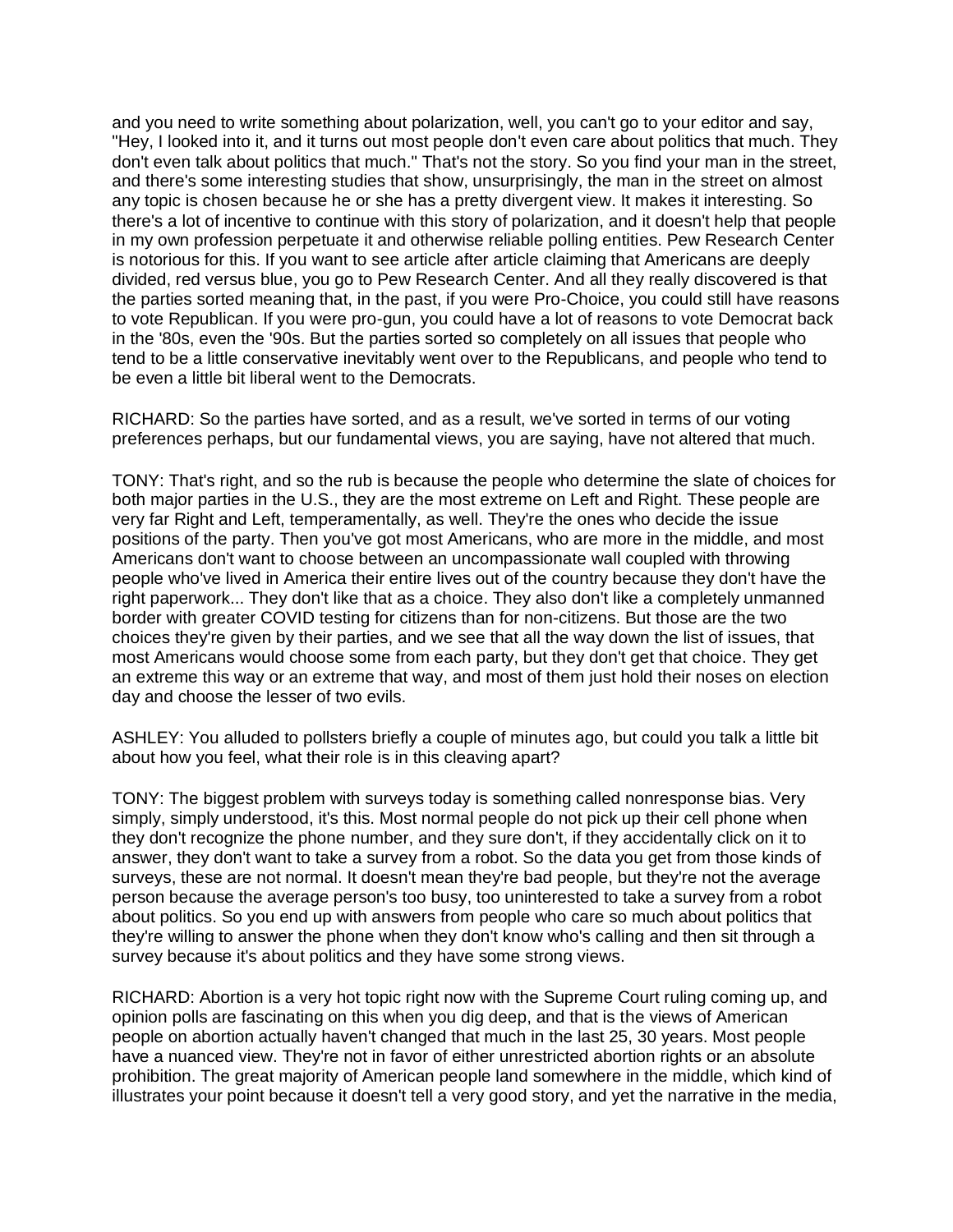whether it's Liberal media or Conservative media is we are really polarized on this and most people feel very strongly one way or the other.

TONY: Richard, that's well-stated. A great example, venerable polling organization, Gallup, one of the things they like to do is to ask people, "Are you Pro-Choice or Pro-Life?" University of Michigan does something similar when they ask people, "Hey, you say you're an Independent voter. Which party do you lean to?" and they don't give you a choice to say neither. You have to pick one, right? And then they feed that back in and say, "Aha! See? Most people are Democrat or Republican leaning." So Gallup says, unsurprisingly, "Well, half of America's Pro-Choice, half of America's Pro-Life." Well, when you dig into that data, you find that, when you give people a choice, half of Americans don't want to choose a label. There's some great research out of the University of Notre Dame where they did focus groups and interviews with a few hundred people across the country, and they find exactly what you just said. It's highly nuanced, and most Americans don't take a strongly moral position on abortion. They take a pragmatic and, I would say, compassionate position which is, "We want to live in a country where nobody has to contemplate this as a choice. So what do we do about that?"

RICHARD: We're speaking with Tony Woodlief, author of I, Citizen. I'm Richard.

ASHLEY: I'm Ashley. Let's Find Common Ground is produced by Common Ground Committee. Our next online public event is called Finding Common Ground on Election Reform, and it's happening on June 7th.

RICHARD: The panelists are Donna Brazile, former Chair of the Democratic National Committee, and Michael Steele, who's ex-Chairman of the Republican National Committee. The moderator is Jacqueline Adams. It'll be a lively, invigorating evening.

ASHLEY: Common Ground Committee public forums are high-profile discussions that show how areas of mutual interest or agreement become evident when participants move away from talking points to thoughtful dialogue.

RICHARD: This public online conversation is going to be held on June 7th at 7:30 p.m. Eastern Time. Register and learn more at commongroundcommittee.org. Now more from our interview with Tony Woodlief.

ASHLEY: We've been focusing on democracy and the political class and, as you said, just making everything kind of worse for the rest of us and dividing us. But what about the threat from those who called the 2020 election a fraud, who staged a riot or insurrection, whatever you want to call it, on January 6th. Aren't they also a threat to democracy?

TONY: Oh, yeah. Yeah. They're the epitome of what I call the partisan foot soldier because the people animating this kind of thing, on the Left and the Right, when you have political violence and agitation of mobs, the folks who are driving that narrative, they're not the ones who go out there and get arrested, right? It's just the regular folks who have bought all this stuff who show up with a brick in their hands or a prybar. So it's incredibly dangerous. They're a very small sliver of America, but their number is growing, and the investment that their leaders make in getting them to hate the other side, that just keeps escalating. It used to be that you could just really not like the other side and say they're terribly misguided and you don't want to talk to them at a cocktail party. Now the language, it really just invites a violent response to your opponents, and of course that's inherently dangerous.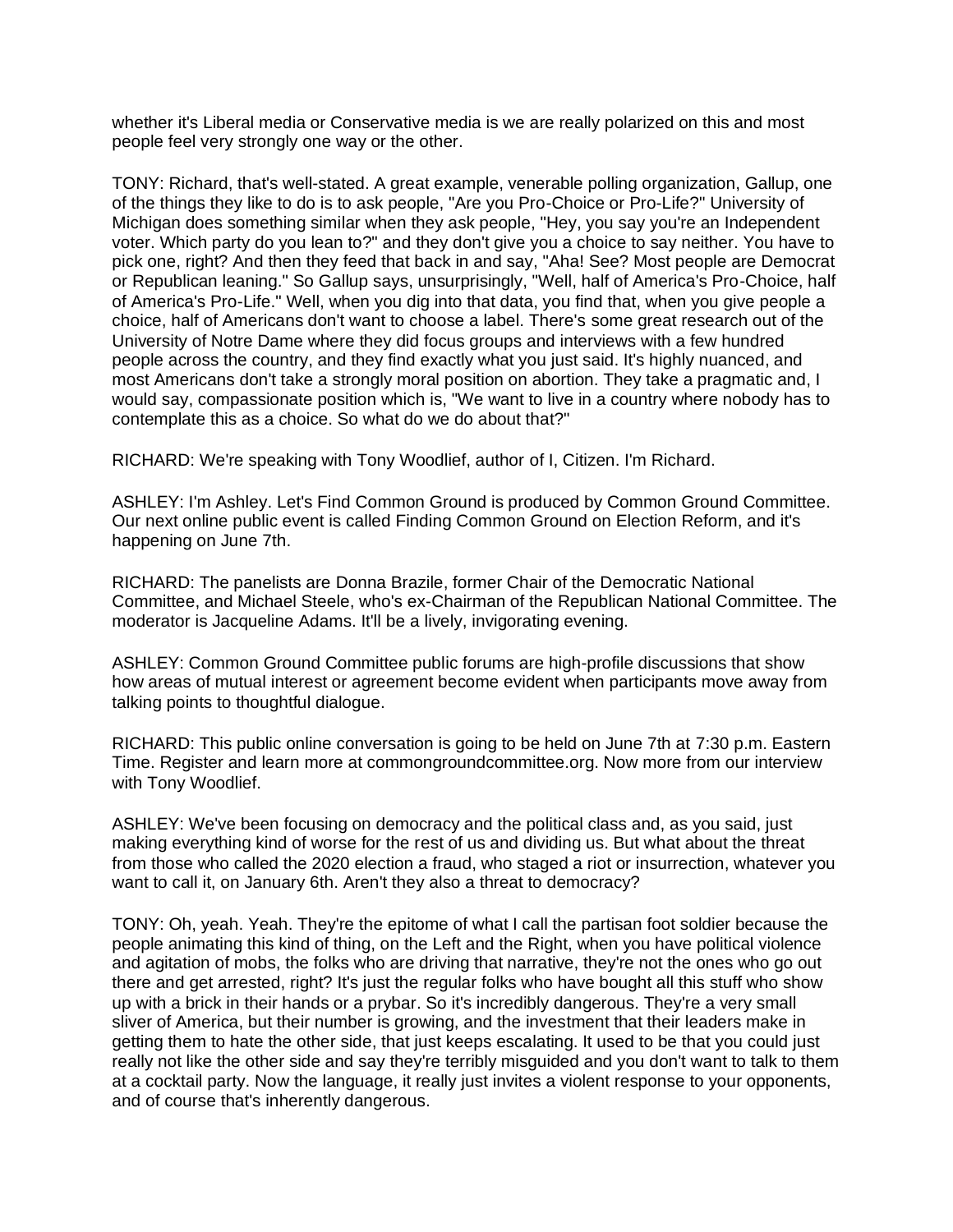RICHARD: Do you think the threat on the Left is as bad as the threat on the Right? Because at the moment, the leading Republican, Donald Trump, is still denying the results of that election whereas, on the Left, yes, there are examples of violence but not led by the leader of the party.

TONY: I think that's a great point. If you have someone who's viewed as politically legitimate and has the attention of millions of people, they have a larger pool to draw on. Even if there's not many crazy fish in the pool, if you fish in a wide enough pool, you can still get a big bundle of them together in one place and tell them what to do. In terms of whether there's an inherently greater instability, let's say, on the Right than on the Left, my answer would be no because, remember, back in 2000, the shoe was on the other foot. It was Democrats saying the election was stolen. Both sides have done this because it excuses their own failings. They offer terrible candidates that don't appeal to people, and it comes down to the slimmest margin and error and irregularities, all those things matter so much more when you can't find a candidate that will appeal to more than 50.1% of the voting public. So, instead of admitting that neither party is generating appealing candidates that want to represent the entirety of an electorate, they claim fraud. So it's dangerous either way, and then the way they're both... the gamesmanship to change the rules of how elections are done not with an eye to shoring up democracy but to making sure you get that little edge you need to win just makes the problem more pervasive.

RICHARD: Okay, let's pivot to solutions. Make the case, Tony, for how we can change the narrative and govern ourselves better and dial back on this threat to democracy that we now have.

TONY: I didn't want to do the magic wand thing that authors will do in these kinds of books, like Congress should reform itself and everybody should love his brother more. So I begin with the thing you have the most control over, which is your own part, and I suggest that you love your neighbor. I talk a little bit about what that is and how it's a process, right? It's not a matter of suddenly having a feeling because that's not possible. But love is action like getting to know your neighbors, starting a neighborhood group or joining one, that kind of thing. The purpose of that is to inoculate us against ideology because if we have a broad enough community -- I hate that word, network -- but community around us, odds are, if we're doing it right, we're going to know people with different beliefs, religious, political, cultural attitudes. And that helps us see the humanity in them, which is an inoculation against the rhetoric from the two parties which seeks to dehumanize people. So that's the first step, is what can you do to generate a community inoculation?

ASHLEY: Okay, those are the personal steps we can take locally. What about politics?

TONY: The political path is we have to retake our legislatures. Our legislatures have failed to oversee our government. In Congress, it's a glaring failure, self-inflicted and self-serving where they shirk their responsibility. So you end up with a metastasizing set of agencies that do not function democratically. But you see the same danger at the state level. I talk a little bit in the book about what you can do, if you have an interest, to kind of scale up that ladder to having an effect on state politics and ultimately on national politics.

ASHLEY: Just going back to the personal for a minute and loving your neighbor, Tony says he and his wife are good friends with a couple nearby that's far to the left of them politically. One night, they were having this couple over for dinner.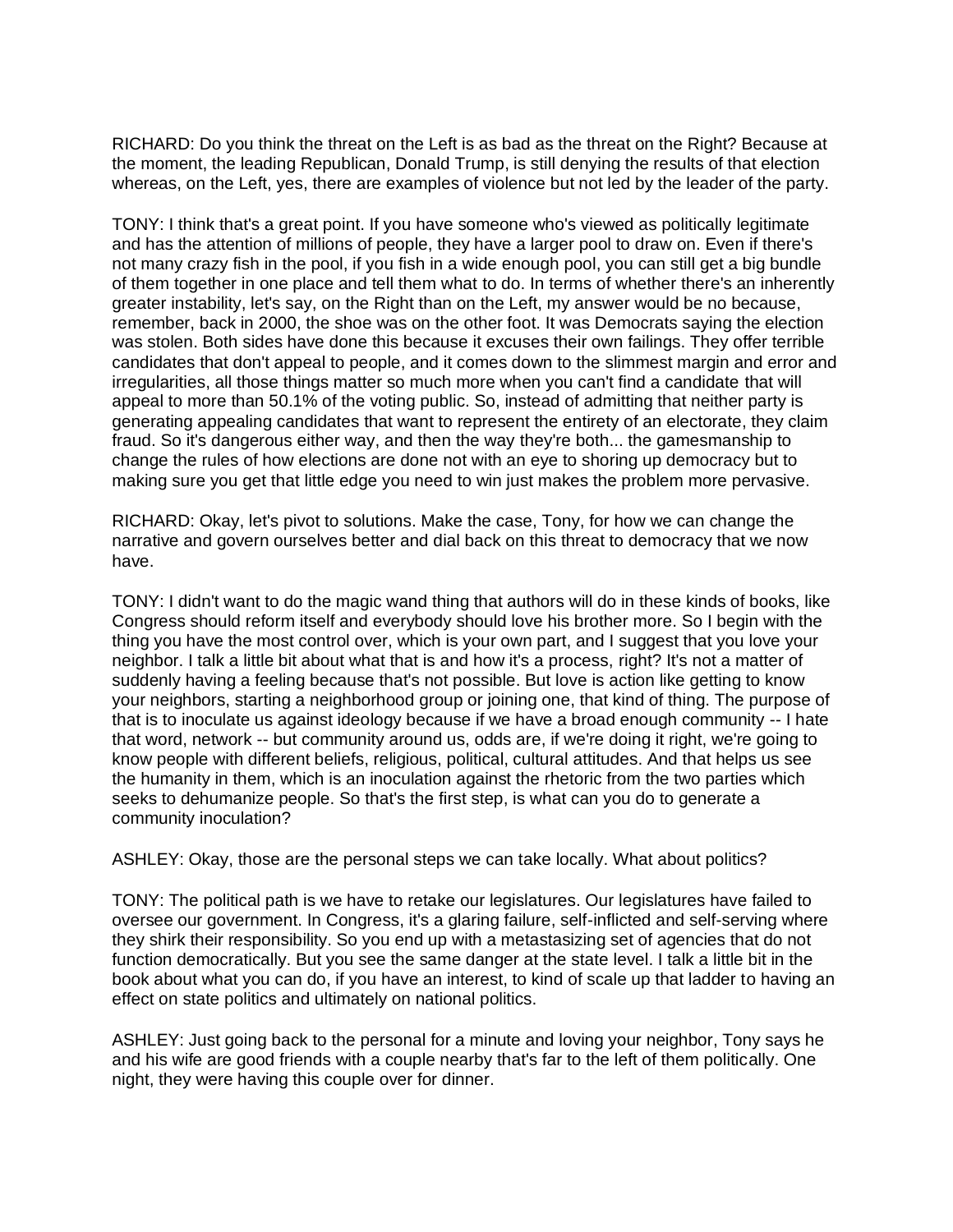TONY: And I've warned my older teenagers, "Look, you know they're coming over. Don't do anything to be obnoxious because they also know that this family is fairly liberal, and by fairly, I mean really, really liberal. My oldest son is a United States Marine. He was home on leave, and he had just gotten a new semiautomatic rifle. We're with this very liberal couple at our dinner table, and here comes my knucklehead marine, walking right past with this horrifying looking weapon, and our friends just sit there and pretend like it didn't happen. Not long after that, my other knucklehead teenager walks by with a MAGA beach hat on. I don't know where he got this hat. He didn't buy the hat, but I know he thought it would be funny to wear it through the dining room while this couple's there. So I felt like we ought to apologize, but then the wife asks, "Well, I think I'm going to get a gun. What do you think I ought to get?" So we ended up talking about gun ownership, but they're just a lovely couple. To me, it's an example of identity. For both of us, even though we're very animated about politics -- I mean, I wrote a book about politics - other identities matter more to us than that, and we feel completely safe with one another, in fact, reliant. Our families rely on one another. That's what you want. We'll never be at war even though we vote differently.

ASHLEY: Do you hope that we can turn the tide and tell a more accurate narrative about who we are as a nation in this country?

TONY: Yes, I do. People are tired. They are, I think, sad. You see this rise in people who say, "I'm not even in a party anymore. I'm an independent." That's been going up and up. In North Carolina now, where I live, it's the largest block of voters who are unaffiliated. So you've got this disaffection with the parties that's very clear, and politicians, a political class who have come to believe that the way to build your political base is to create rage at someone, and that's the path of the demagogue. But there's ample opportunity for plain-spoken, serious, well-meaning people to just speak the truth to their fellow citizens. They've got to break through a media barrier because the data is clear that the media give much more attention to the looney tunes who want to flame each other on Twitter, and they've got to break through the money barrier because the primary donors, two parties, are the most extreme class of people in America. But it's not impossible, especially with local politics. So, yeah, I'm very hopeful. But we've got to have more action from more people beginning with that inoculation and getting back into community because otherwise we abandon the field to the partisans.

RICHARD: We've had a very polite and civilized and calm conversation, and, yes, I am a guilty member of the media. I want to fire you up. Make the case for why the political class that you really don't like has it wrong about America and is trying to divide us way more than we're really divided, especially on a town or neighborhood level.

TONY: My brief against the political class is, first of all, they're fundamentally unprincipled. No matter what they say about democracy or the Constitution, we see it every term, they are happy to elevate as many decisions into the undemocratic realm as possible as long as they have a guarantee they're going to win. So, "Let's get enough of our people on the court, and then we'll make everything a court decision." Or, "Let's get our guy in the White House, and then we can make everything an executive brand decision." And they are unwilling to trust the American people because, deep down, they don't trust them, and I don't think they like them very much, and they certainly don't know many of them. This is true of Republicans who are in Congress and who are leading the Republican Party, and certainly Democrats, as well. So they talk a good game about democracy and liberty and the Constitution, but you don't see that. You don't see regular people getting a choice about anything from whether a cell phone tower goes up in your neighborhood or whether you can keep pornography out of your local library or whether my